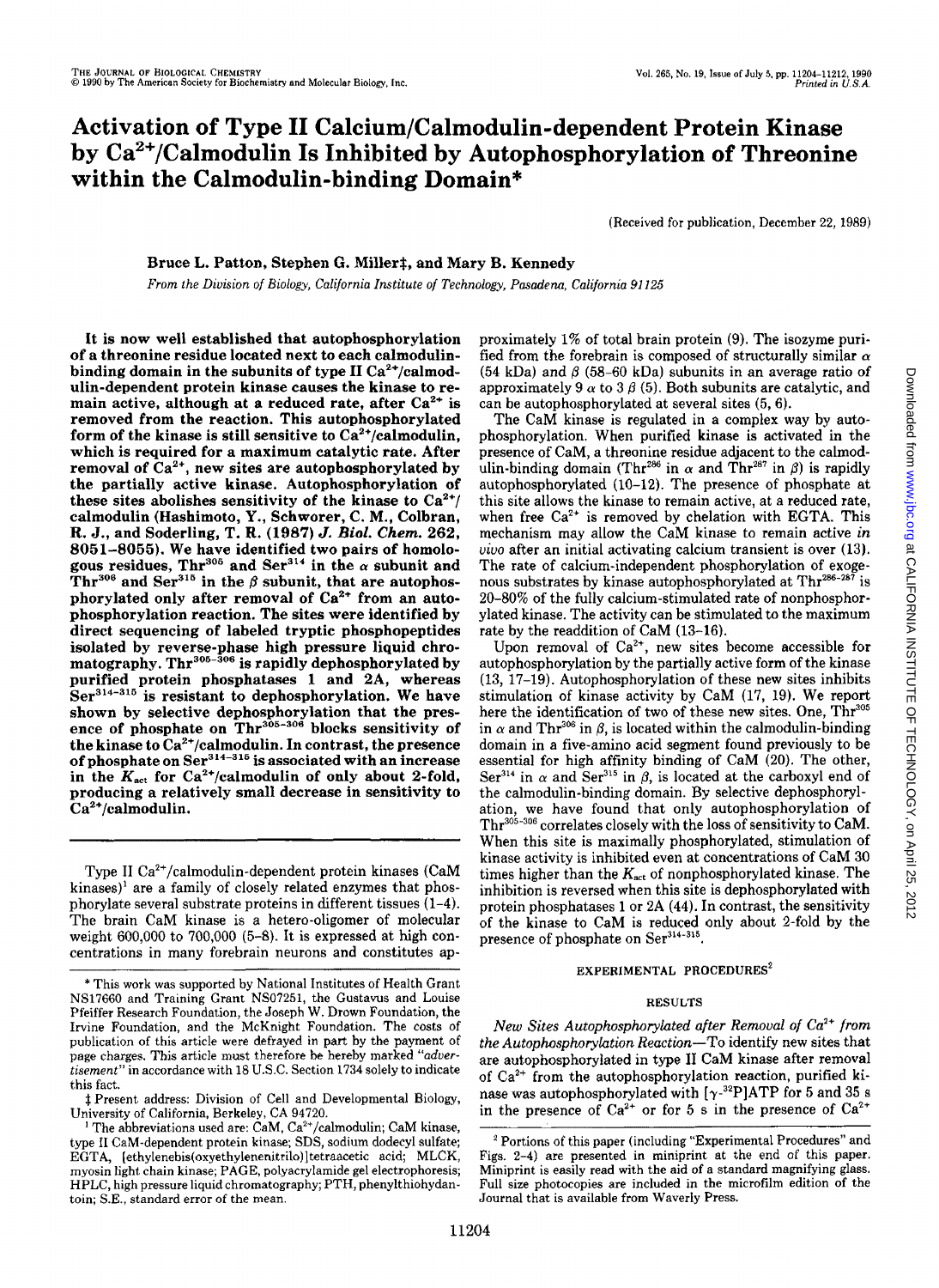followed by 30 s in its absence. Tryptic phosphopeptide maps of kinase labeled under each condition were compared (Fig. 1, A, C, and E). As we reported previously (10),  $\alpha$ -Thr<sup>286</sup> (Fig. 1A),  $\beta$ -Thr<sup>287</sup>, and  $\beta$ -Thr<sup>382</sup> were autophosphorylated after incubation for 5 s in the presence of  $Ca^{2+}$  (10-12). One or



FIG. 1. Autophosphorylation of new sites after removal of  $Ca<sup>2+</sup>$  is associated with loss of sensitivity of type II CaM kinase to CaM. Type II CaM kinase (5  $\mu$ g) was autophosphorylated for 5 s (A and B) or 35 s (C and D) in the presence of  $Ca^{2+}$ , calmodulin, and  $[\gamma^{32}P]$ ATP, or for 5 s in the presence of Ca<sup>2+</sup> followed by 30 s in the absence of Ca $^{2+}$  ( $E$  and  $F$ ), as described under "Experimental Procedures." An aliquot (1  $\mu$ g) was removed and kinase activity was measured in the presence and absence of  $Ca<sup>2+</sup>$  with both a synthetic peptide and synapsin I as substrates  $(B, D, \text{ and } F)$ . The activity of unautophosphorylated kinase (100%; not shown) was  $9.9 \pm 1.1 \mu$ mol/ min/mg ( $n = 4$ ) with peptide as substrate and 6.5  $\pm$  0.4  $\mu$ mol/min/ mg ( $n = 5$ ) with synapsin I as substrate. Values are the average  $\pm$ S.E. In each experiment, activity was measured in triplicate. Labeled tryptic phosphopeptides were prepared from the remaining 4  $\mu$ g of kinase and fractionated by chromatography on a C4 reverse-phase HPLC column as described under "Experimental Procedures." Only peptide maps from the  $\alpha$  subunit are shown in the figure (A, C, and E). A and C represent sites autophosphorylated in the presence of  $Ca<sup>2+</sup>$ . The peptides containing Thr<sup>286</sup> were identified previously (10). A peptide containing phosphothreonine that appeared after 35 s of autophosphorylation in the presence of  $Ca^{2+}$  (T<sub>N</sub>; C) has not been described previously. This peptide is resolved from those containing Thr<sup>286</sup> in other HPLC runs. It was blocked at the  $NH<sub>2</sub>$  terminus upon Edman sequencing and was identified by amino acid analysis as a tryptic peptide derived from the  $NH<sub>2</sub>$  terminus of the  $\alpha$  subunit (data not shown). It is not discussed further in this study. *E* represents sites autophosphorylated after the removal of  $Ca^{2+}$ . Peptides S1 and T1-T4 also appeared in maps of the  $\beta$  subunit (data not shown). Peptide S1 from the  $\beta$  subunit had a slower mobility than S1 from the  $\alpha$  subunit, eluting near the peaks containing Thr<sup>286-287</sup>. Peptides Tl-T4 from the  $\beta$  subunit had mobilities identical to those of Tl-T4 from the  $\alpha$  subunit. The chemical identity of phosphorylated residues in each peak was determined as described under"Experimental Procedures." Maps similar to those in  $A$  and  $E$  were obtained in eight separate experiments. Maps similar to that in  $C$  were obtained in two separate experiments. *S,* peak containing phosphoserine; *T,* peak containing phosphothreonine.

more additional identified sites in both subunits were autophosphorylated at a slower rate (Fig 1C; Ref. 10). Two new sets of phosphopeptides appeared only when autophosphorylation in the presence of  $Ca^{2+}$  was followed by addition of EGTA to chelate free  $Ca^{2+}$  (Fig. 1E). One set eluted early from the HPLC column and contained phosphoserine; the other set eluted later and contained phosphothreonine. The same new phosphopeptides were also observed when EGTA was added after 60 s of autophosphorylation in the presence of  $Ca^{2+}$  (data not shown).

Autophosphorylation of Thr<sup>286-287</sup> produced a significant Ca<sup>2+</sup>-independent kinase activity toward exogenous substrates (Fig. 1B; Refs. 10 and 13-16). When the substrate was a synthetic peptide, the  $Ca^{2+}$ -independent activity was 64% of the activity of unphosphorylated kinase in the presence of calcium (control activity). When the substrate was synapsin I,  $Ca^{2+}$ -independent activity was 21% of control activity. Thus, the rate of  $Ca^{2+}$ -independent activity relative to control is highly dependent on the substrate protein. Activity declined slightly upon further autophosphorylation in the presence of  $Ca<sup>2+</sup>$ , apparently due to thermal instability (14); however, the Ca2+ -independent activity remained approximately 67% (peptide substrate) and 21% (synapsin I) of the activity in the presence of  $Ca^{2+}$  (Fig. 1D). When autophosphorylation was allowed to continue in the absence of  $Ca^{2+}$  after 5 s of autophosphorylation in the presence of  $Ca^{2+}$ , sensitivity of the kinase to CaM was abolished (Ref. 17, Fig.  $1F$ ). This was evident when kinase activity was measured with either of the exogenous substrates. Calcium-independent activity remained unchanged. Loss of sensitivity to CaM could not be overcome by addition of concentrations of CaM as high as 4.5  $\mu$ M, 30 times higher than the  $K_{\text{act}}$  for CaM of nonphosphorylated kinase (data not shown). However, the sensitivity rapidly reappeared when the kinase was dephosphorylated with protein phosphatase 2A (Fig. 8) or with protein phosphatase 1 (Ref. 17; data not shown).

*Identification of Sites Autophosphorylated at Serine after Removal of* Calcium-Material from the peak labeled *SJ* in Fig.  $1E$  was purified in sufficient quantity for automated gasphase sequencing, as described under "Experimental Procedures." After the second step of purification, C18 reversephase chromatography, the peptide was obtained as a single symmetrical peak containing 560 pmol of radioactive phosphate (Fig. 2A). The major sequence obtained from this peak, Asn-Phe-Ser-Gly-Gly-Lys (Table I), corresponds to the predicted sequence of a tryptic peptide in the  $\alpha$  subunit containing residues Asn<sup>312</sup> to Lys<sup>317</sup> (43, Fig. 9). The recovery of 512 pmol of PTH-Asn in the first cycle is consistent with a stoichiometry of 1 mol of phosphate/mol of peptide. Fewer

### TABLE I

## *Sequences of a-Sl and {3-Sl peptides*

Recoveries of PTH-derivatives were consistent with the moles of PO, submitted, assuming a stoichiometry of 1 mol of PO,/mol of peptide.

| Cycle | $\alpha$ -S1 |                    | $\beta$ -S1 |                    |                    |
|-------|--------------|--------------------|-------------|--------------------|--------------------|
|       | Residue      | Yield <sup>o</sup> | Residue     | Yield <sup>b</sup> | Yield <sup>®</sup> |
|       | Asn          | 512                | Asn         | 46                 | 74                 |
| 2     | Phe          | 347                | Phe         | 37                 | 26                 |
| 3     | Ser          | 390 <sup>d</sup>   | Ser         |                    | 38 <sup>d</sup>    |
| 4     | Gly          | 183                | Val         | 9                  | 22                 |
| 5     | Gly          | 116                | Glv         | 30                 | 48                 |
|       | Lys          | 57                 |             |                    |                    |

<sup>a</sup> Sample contained 560 pmol of PO<sub>4</sub>.

<sup>*b*</sup> Sample contained 200 pmol of PO<sub>4</sub>.

Sample contained 150 pmol of PO<sub>4</sub>.

*d* >90% recovered as PTH-dehydroalanine.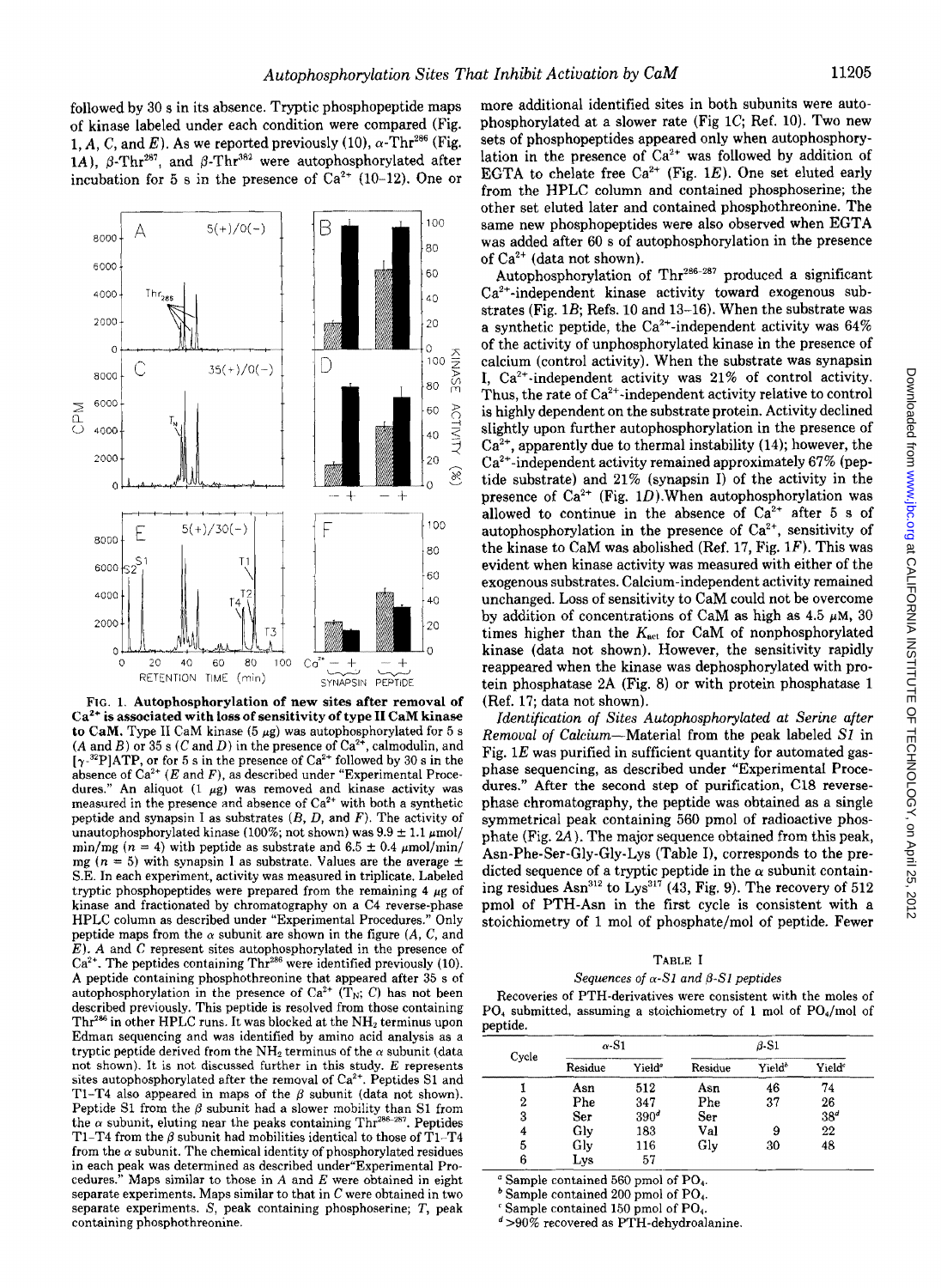than 5 pmol of any other PTH -derivative was recovered in each cycle. Nearly all of the serine (90%) at the third position was recovered as PTH -dehydroalanine, as expected if it were phosphorylated (28, 29). During sequencing on the gas-phase sequencer, one-third to one-half of unmodified serine is recovered as PTH-serine (10), the rest as PTH-dehydroalanine. Therefore, if the serine in the major sequence were unmodified, we would have expected 130-195 pmol of PTH-serine. We conclude that the phosphorylated serine in peak S1 is  $\alpha$ -Ser<sup>314</sup>.

The other phosphoserine-containing peak generated from the  $\alpha$  subunit, labeled S2, eluted in the void volume of both C4 and Cl8 reverse-phase columns. Electrophoresis of material from this peak on cellulose sheets revealed that over 90% of the radioactivity was associated with a peptide, rather than with free phosphoserine. The S2 peptide has not been sufficiently purified to determine its sequence. Its rate of autophosphorylation and its rate of dephosphorylation by protein phosphatase (data not shown) were essentially identical to that of peptide S1 (Figs. 5A and  $7A$ ). It may be an alternatively cleaved tryptic peptide containing Ser<sup>314</sup> or a peptide containing phosphorylated  $\alpha$ -Ser<sup>318</sup> (10).

Tryptic peptide maps of the  $\beta$  subunit autophosphorylated under the same set of conditions revealed only a single new phosphoserine-containing peak that eluted near the peaks containing Thr<sup>287</sup> ( $\beta$ -S1; data not shown). Material from this peak was purified after two separate large scale autophosphorylation reactions. In both cases, the radioactive peak eluted from the Cl8 column was associated with one major peptide peak (Fig.  $2B$ ). The NH<sub>2</sub>-terminal sequence of this peptide was determined. The major sequence, Asn-Phe-8er-Val-Gly (Table I), corresponds to the predicted sequence of a tryptic peptide in the  $\beta$  subunit containing residues Asn<sup>313</sup> to  $Arg<sup>318</sup>$  (Fig. 9). This peptide contains only one potential phosphorylation site,  $\text{Ser}^{315}$ . During the sequencing of both peptides, minor PTH -amino acid derivatives were recovered in one cycle, but the identity and position of these amino acids differed for the two peptides. Neither of the alternative sequences that included these amino acids was found in the sequence of the CaM kinase. In each case, the recovery of PTH-derivatives was consistent with a stoichiometry of 1 mol radioactive phosphate/mol of peptide (Table 1). Again, the failure to recover any PTH-serine in the third cycle is consistent with the presence of phosphorylated serine at this position. We conclude that the phosphorylated serine in peak  $\beta$ -S1 is Ser<sup>315</sup>. The autophosphorylation sites containing  $\alpha$ -Ser<sup>314</sup> and  $\beta$ -Ser<sup>315</sup> are homologous and are located at the carboxyl-terminal end of the calmodulin-binding domain (Ref. 43 and Fig. 9).

*Identification of Sites Autophosphorylated at Threonine after Removal of Calcium-Four* new tryptic peptides containing phosphothreonine appeared in maps of both the  $\alpha$  and  $\beta$ subunits after removal of  $Ca^{2+}$  from the autophosphorylation reaction (T1-T4, Fig. 1E; data not shown for the  $\beta$  subunit). Peptide Tl was the major phosphothreonine containing peptide and was the only one of the four autophosphorylated at a rate that correlated closely with the rate of loss of sensitivity to CaM (Fig. 5A).

Peak T1 from the  $\beta$  subunit was purified twice from large scale autophosphorylation reactions as described under "Experimental Procedures." In both cases, the purified radioactive peak was associated with one major peptide peak (Fig.  $3A$ ). The NH<sub>2</sub>-terminal sequence of this peptide was determined. The major sequence, Gly-Ala-Ile-Leu-X-Thr-Met-Leu-Ala (Table II), corresponds to that of the predicted tryptic peptide containing residues Gly<sup>302</sup> to Arg<sup>312</sup> in the  $\beta$ 

| TABLE II |                                                                  |  |  |  |  |  |  |
|----------|------------------------------------------------------------------|--|--|--|--|--|--|
|          | Sequence of peptides containing $\beta$ -Thr <sup>306(307)</sup> |  |  |  |  |  |  |

Recoveries of PTH-derivatives were consistent with the moles of  $PO<sub>4</sub>$  submitted, assuming a stoichiometry of 1 mol of  $PO<sub>4</sub>/mol$  of peptide.

| Cycle | Tryptic peptides |                                               |                                               | Thermolytic pep-<br>tide |                    |  |
|-------|------------------|-----------------------------------------------|-----------------------------------------------|--------------------------|--------------------|--|
|       | Residue          | $\beta$ -T <sub>1</sub><br>yield <sup>®</sup> | $\beta$ -T <sub>1</sub><br>yield <sup>4</sup> | Residue                  | Yield <sup>e</sup> |  |
|       | Gly              | 30                                            | 50                                            | Gly                      | 43                 |  |
| 2     | Ala              | 27                                            | 24                                            | Ala                      | 21                 |  |
| 3     | Ile              | 21                                            | 15                                            | Ile                      | 11                 |  |
| 4     | Leu              | 15                                            | 31                                            | Leu                      | 14                 |  |
| 5     |                  | $\_^d$                                        |                                               |                          |                    |  |
| 6     | Thr              | $2^e$                                         | 2.5                                           |                          | ---                |  |
| 7     | Met              | 3 <sup>e</sup>                                | $\overline{2}$                                | Met                      | $<$ 2              |  |
| 8     | Leu              | $4^e$                                         |                                               |                          |                    |  |
| 9     | Ala              | $4^e$                                         |                                               |                          |                    |  |
| 10    |                  |                                               |                                               |                          |                    |  |
| 11    | Arg              | < 0.5                                         |                                               |                          |                    |  |

• Sample contained 85 pmol of P04•

<sup>b</sup> Sample contained 80 pmol of PO<sub>4</sub>.

Sample contained 91 pmol of PO<sub>4</sub>.

<sup>d</sup> Trace quantities of dehydrothreonine recovered.

'Approximately equal recovery in the following cycle.

subunit (Fig. 9). During the sequencing of one peptide, there were no other contaminating PTH-derivatives. During the sequencing of the second peptide, there were some contaminating PTH-amino acid derivatives at each cycle. However, none of the alternative sequences that included these amino acids was found within the sequence of the CaM kinase. For both of these peptides, the recovery of PTH -derivatives was consistent with a stoichiometry of 1 mol of radioactive phosphate/mol of peptide (Table II). There are two predicted tryptic peptides within the  $\beta$  subunit that contain threonine residues and might be blocked at the  $NH<sub>2</sub>$  terminus; Met<sup>1</sup> to  $Arg<sup>9</sup>$  and Gln<sup>319</sup> to Lys<sup>342</sup> (Gln can cyclize to pyroglutamate). It was possible that these peptides could be present as contaminants of the major peptide in peak Tl and could be the source of the phosphothreonine. Therefore, in a separate experiment, the Tl peptide was purified by one cycle of chromatography on a C4 reverse-phase HPLC column and then digested with thermolysin as described under "Experimental Procedures." Thermolysin hydrolyzes peptide bonds on the NH2-terminal side of hydrophobic residues. Therefore it would be expected to remove three to four amino acids, including  $Thr^{311}$ , from the carboxyl terminus of peptide T1. The major thermolytic phosphopeptide was purified by Cl8 reverse-phase chromatography. The purified radioactive peak was associated with one major peptide peak (Fig. 38), which eluted earlier than the parent peptide and contained 90 pmol of radioactive phosphate. The  $NH_2$ -terminal sequence of this peptide was determined and the major sequence was Gly-Ala-Ile-Leu- $X$ - $X$ -Met (Table II). During the sequencing, small amounts of contaminating PTH -amino acid derivatives were recovered in the first and fourth through sixth cycles. However, none of the alternative sequences that included these amino acids were found in the sequence of the CaM kinase. The sequence of the thermolytic peptide confirms the sequence of the parent tryptic phosphopeptide, Tl, and indicates that the phosphothreonine was in fact contained in that sequence.

Although peptide Tl contains three potential threonine autophosphorylation sites, we have concluded that the phosphorylated threonine is most likely Thr<sup>306</sup> (homologous to Thr<sup>305</sup> in the  $\alpha$  subunit) for the following reasons. No PTHthreonine and only traces of PTH -dehydrothreonine (30) were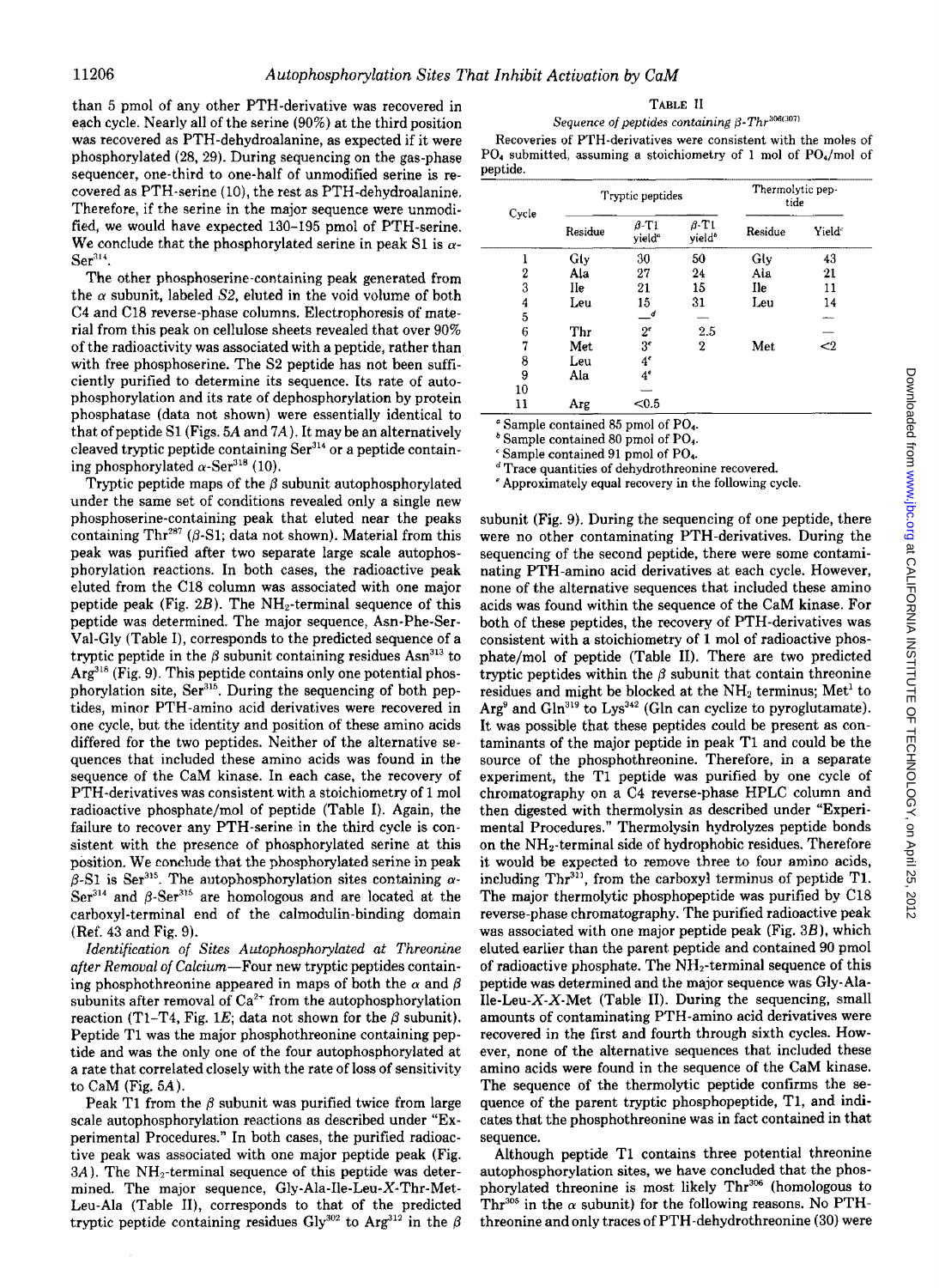

FIG. 5. Time course of autophosphorylation of Ser<sup>314-315</sup> and Thr<sup>305-306</sup>. Kinase (5  $\mu$ g) was autophosphorylated for 5 s in the presence of  $Ca^{2+}$ , calmodulin and  $[\gamma$ -<sup>32</sup>P]ATP, then for the indicated times in the absence of  $Ca^{2+}$  as described under "Experimental Procedures." Labeled phosphopeptides were prepared from 3.6  $\mu$ g of kinase from each reaction and fractionated by HPLC chromatography as described under "Experimental Procedures." Radioactivity recovered in peaks containing phosphorylated  $\alpha$ -Ser<sup>314</sup> (O) and  $\beta$ -Ser<sup>315</sup>  $(A)$ ,  $(A)$ , and in those containing phosphorylated  $\alpha$ -Thr<sup>305</sup> (O) and  $\beta$ -Thr<sup>306</sup> (A) (B), was determined at each time point and normalized as described under "Experimental Procedures." Values are the average,  $\pm$  the range, of the results of two separate experiments.

recovered from the tryptic peptides in the fifth cycle, corresponding to Thr<sup>306</sup>. In contrast, PTH-threonine was recovered in significant amounts in the sixth cycle, corresponding to  $Thr<sup>307</sup>$  (Table II). Finally, removal of Thr<sup>311</sup> from the peptide by thermolytic digestion did not remove the radioactive phosphate.

Purified peptide T1 from the  $\alpha$  subunit ( $\alpha$ -T1) was not recovered in sufficient quantity for sequencing. However, several lines of evidence indicate that it is identical to Tl from the  $\beta$  subunit ( $\beta$ -T1), as expected from the sequences of  $\alpha$  and  $\beta$  (Fig. 9). First,  $\alpha$ -T1 coeluted with  $\beta$ -T1 during reversephase HPLC chromatography (Fig. 4, *A-C).* Second, when either  $\alpha$ -Tl or  $\beta$ -Tl were chromatographed a second time under the same conditions, the original single peak split into three peaks (Fig. 4, D and  $E$ ). The retention times of the new peaks were identical for Tl derived from either subunit. Third, if dithiothreitol was added to  $\alpha$ -Tl or  $\beta$ -Tl immediately following the first chromatographic separation, recovery of the parent peak during the second separation increased to 70%. Dithiothreitol may stabilize the parent peptide by inhibiting oxidation of Met<sup>307</sup> in  $\alpha$  and Met<sup>308</sup> in  $\beta$ . Finally, proteolysis of  $\alpha$ -T1 and  $\beta$ -T1 with thermolysin produced identical new peptide peaks upon fractionation by HPLC (data not shown).

*Functional Effects of Autophosphorylation of the New Sites Exposed after Removal of*  $Ca^{2+}$ —Thr<sup>305-306</sup> is located near the center of the CaM binding domain, and Ser<sup>314-315</sup> is located at its carboxyl-terminal end. Therefore, autophosphorylation of either of these sites might be expected to influence binding of CaM to the kinase. We examined the functional effects of autophosphorylation of these sites by comparing the kinetics of their autophosphorylation with the kinetics of loss of sensitivity to CaM. The rates of autophosphorylation of  $\alpha$ -Ser<sup>314</sup> (Fig. 5A),  $\alpha$ -Thr<sup>305</sup>, and  $\beta$ -Thr<sup>306</sup> (Fig. 5B) were all

similar to the rate of loss of sensitivity to CaM (Fig. 6). However, we found that the rates of dephosphorylation of these sites by protein phosphatase 2A were quite different from each other (Fig. 7).  $\alpha$ -Thr<sup>305</sup> and  $\beta$ -Thr<sup>306</sup> were dephosphorylated rapidly, whereas  $\alpha$ -Ser<sup>314</sup> and  $\beta$ -Ser<sup>315</sup> were relatively resistant to dephosphorylation. 82, the serine-containing peptide from the  $\alpha$ -subunit that eluted at the void volume during reverse-phase HPLC (Fig.  $1C$ ), was similarly resistant to dephosphorylation (data not shown).

The rate of dephosphorylation of  $Thr^{305-306}$  (Fig. 7B) was similar to the rate of recovery of sensitivity to CaM (Fig. 8C). In contrast, at the end of 3 min, long after the kinase had again become fully responsive to CaM, less than half of the phosphate on Ser<sup>314-315</sup> had been removed (Fig. 7A). Similar results were obtained with protein phosphatase 1 (data not shown). To test whether the presence of phosphate on Ser<sup>314-315</sup> had any affect on the sensitivity of the kinase to CaM, the apparent  $K_{\text{act}}$  for CaM of unphosphorylated kinase was compared with that of kinase phosphorylated only at Ser<sup>314-315</sup>. The latter was prepared by dephosphorylating autophosphorylated kinase for 60 s as described in the legend to Fig. 7. The apparent  $K_{\text{act}}$  for CaM of unphosphorylated kinase was  $127 \pm 5.7$  nM ( $n = 3$ ) and for kinase phosphorylated only at  $\text{Ser}^{314-315}$  was  $206 \pm 16$  nM ( $n = 2$ ). Thus, we conclude that autophosphorylation of Thr<sup>305-306</sup> inhibits activation of CaM kinase by CaM completely; whereas autophosphorylation of Ser<sup>314-315</sup> alone produces only a 1.6-fold increase in the apparent  $K_{\text{act}}$  for CaM. Slower autophosphorylation of other threonine residues represented by peptides T2-T4 may contribute to loss of sensitivity to CaM (see "Discussion").



FIG. 6. Time course of changes in kinase activity produced by autophosphorylation in the absence of Ca<sup>2+</sup>. Kinase (5  $\mu$ g) was autophosphorylated for 5 s in the presence of  $Ca^{2+}$  and then for the indicated times in the absence of  $Ca^{2+}$  as described under "Experimental Procedures." Aliquots  $(1 \mu g)$  were removed at the indicated times and kinase activity was measured with either peptide  $(A)$  or synapsin I  $(B)$  as substrate as described under "Experimental Procedures." Values are plotted as percent of the activity of unphosphorylated kinase in the presence of  $Ca^{2+}$ , which was  $6.4 \pm 0.7 \mu$ mol/ min/mg with synapsin I as substrate and  $9.2 \pm 1.7 \mu$ mol/min/mg with peptide as substrate. In a separate set of control incubations  $(\blacklozenge,$  $\Diamond$ ) EDTA was added after 5 s of autophosphorylation in the presence of Ca<sup>2+</sup>, and the incubation was continued for an additional 60 s. Values for each substrate are the average  $\pm$  S.E. of the results of three separate experiments in which activity was measured in triplicate.  $\bullet$ ,  $\bullet$ , activity in the presence of Ca<sup>2+</sup>;  $\circ$ ,  $\circ$ , activity in the absence of Ca<sup>2+</sup>.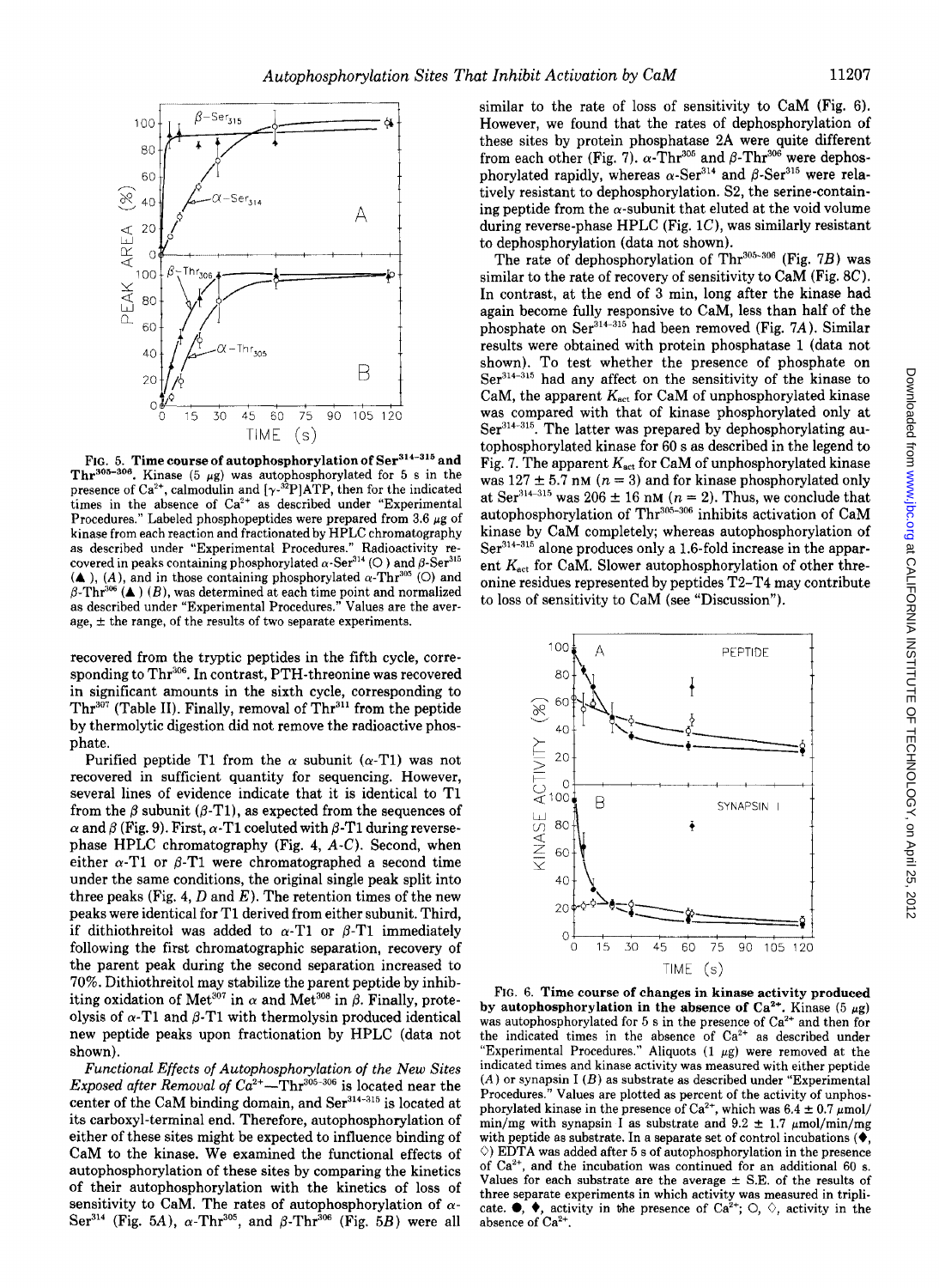

FIG. 7. Time course of dephosphorylation of  $\alpha$ -Ser<sup>314</sup>,  $\beta$ - $\mathbf{Ser}^{315}$ ,  $\alpha$ -Thr $^{305}$ , and  $\beta$ -Thr $^{306}$ . Kinase (5  $\mu$ g) was autophosphorylated with  $[\gamma^{32}P]$ ATP for 5 s in the presence of  $Ca^{2+}$  and then for 30 s in the absence of  $Ca^{2+}$ , as described in the legend to Fig. 5. Dephosphorylation was initiated by addition of protein phosphatase 2A as described under "Experimental Procedures" and continued for the indicated times. Labeled phosphopeptides were prepared from 3.6  $\mu$ g of kinase from each time point and fractionated by HPLC chromatography as described under "Experimental Procedures." Radioactivity recovered in peaks containing  $\alpha$ -Ser<sup>314</sup> (O) and  $\beta$ -Ser<sup>315</sup> (A) (A) and in those containing  $\alpha$ -Thr<sup>305</sup> (O) and  $\beta$ -Thr<sup>306</sup> (A) (B) was determined at each time point and normalized as described under "Experimental Procedures." The amount of radioactive phosphate recovered in each site before dephosphorylation was taken as 100%. Values are the average  $\pm$  range of the results from two separate experiments.

#### DISCUSSION

Activation of type II CaM kinase in the presence of CaM is accompanied by rapid autophosphorylation of a pair of homologous residues, Thr<sup>286</sup> in the  $\alpha$  subunit and Thr<sup>287</sup> in the  $\beta$  subunit, that are adjacent to the calmodulin binding domain in each subunit (10-12). Autophosphorylation of two to three of these sites in a dodecameric holoenzyme switches it to a new state in which all the subunits continue to phosphorylate themselves as well as exogenous substrates, at a reduced rate, after  $\text{Ca}^{2+}$  is removed from the reaction (10, 13– 16). When the kinase is in this state, it is still sensitive to CaM which is required for the maximum catalytic rate. However,  $15-30$  s after removal of  $Ca^{2+}$  from the autophosphorylation reaction additional sites become autophosphorylated that cause the kinase to become insensitive to stimulation by CaM (17, 19).

In this study we have identified autophosphorylation sites that regulate sensitivity to CaM. Two homologous sites in each of the kinase subunits are autophosphorylated only after removal of calcium from an ongoing autophosphorylation reaction. They are Thr<sup>305</sup> and Ser<sup>314</sup> in the  $\alpha$ -subunit and Thr<sup>306</sup> and Ser<sup>315</sup> in the  $\beta$ -subunit (Fig. 9). All of these sites are located within the calmodulin-binding domain (32-35). We have shown by selective dephosphorylation that autophosphorylation of Thr<sup>305-306</sup> abolishes sensitivity of the kinase to CaM even at concentrations of CaM 30 times higher than the  $K_{\text{act}}$  of nonphosphorylated kinase. Autophosphorylation of Ser<sup>314-315</sup> alone has a much smaller effect on the requirement for CaM, increasing the apparent  $K_{\text{act}}$  for CaM only about 2-fold.

Lou and Schulman (19) reported that calcium-independent



FIG. 8. Time course of reversal of insensitivity to CaM by dephosphorylation. Kinase (5  $\mu$ g) was autophosphorylated for 5 s in the presence of  $Ca^{2+}$  and then for 30 s in the absence of  $Ca^{2+}$  as described in the legend to Fig. 5. Dephosphorylation was initiated by addition of protein phosphatase 2A as described in the legend to Fig. 7. Aliquots  $(1 \mu g)$  were removed at the indicated times and kinase activity was measured with either peptide  $(\blacksquare, \bigcirc; A$  and C) or synapsin I ( $\bullet$ ,  $\circ$ ; B and C) as substrate as described under "Experimental" Procedures." Values in A and B are plotted as the percent of the activity of unphosphorylated kinase in the presence of  $Ca^{2+}$ , which was 5.4  $\pm$  0.9  $\mu$ mol/min/mg (n = 3) with synapsin I as substrate and  $10.8 \pm 2.6 \ \mu \text{mol/min/mg}$  ( $n = 2$ ) with peptide as substrate. To control for thermal instability, autophosphorylated kinase was incubated for 60 s, at 30°C, in the absence of protein phosphatase 2A  $(\blacklozenge, \Diamond)$ . In C, the difference between activity in the presence of  $Ca^{2+}$  and in its absence is plotted for both substrates as a percent of the maximum difference, which is set at 100%.  $\blacksquare, \blacklozenge, \blacklozenge,$  activity in the presence of  $Ca^{2+}$  and calmodulin; O,  $\Diamond$ , activity in the absence of  $Ca^{2}$ <sup>+</sup>and calmodulin. Values are the average  $\pm$  S.E. In each experiment, activity was measured in triplicate.

phosphorylation of protein substrates was inhibited after autophosphorylation in the absence of  $Ca^{2+}$ . However, in our experiments, calcium-independent autophosphorylation of synapsin I and a synthetic peptide substrate were not inhibited after autophosphorylation in the absence of  $Ca^{2+}$ , in agreement with the results of Hashimoto *et al.* (17). Auto· phosphorylation of Ser<sup>314-315</sup> may account for the enhanced incorporation of phosphate into serine-containing tryptic peptides after removal of  $Ca^{2+}$  from the autophosphorylation reaction reported by Lickteig *et al.* (18). These workers did not observe phosphopeptides Tl through T4, perhaps because the kinase subunits were not alkylated prior to trypsinization. We have observed that alkylation dramatically alters the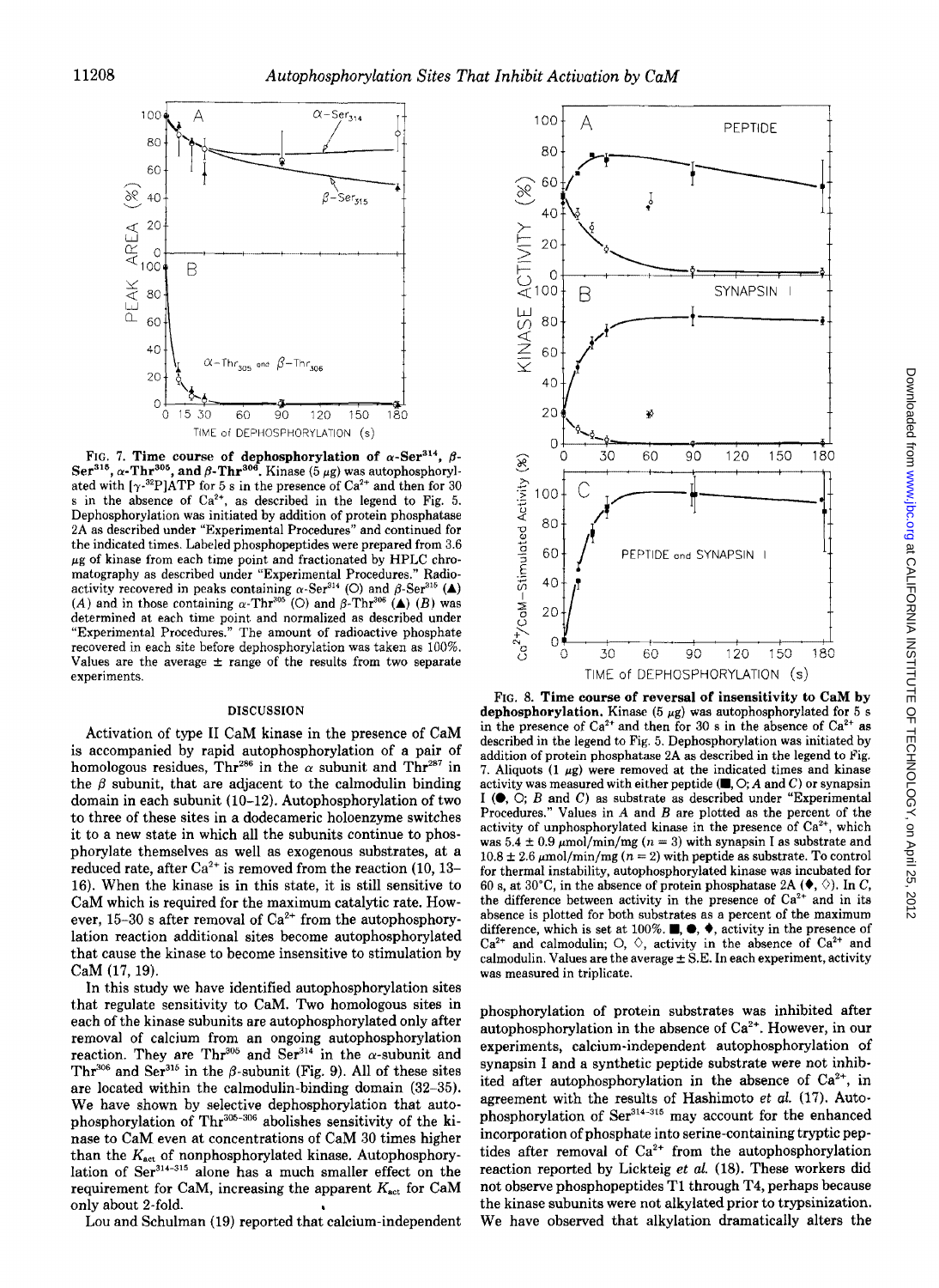

FIG. 9. Summary of new sites autophosphorylated after removal of  $Ca<sup>2+</sup>$ . A, schematic representation of sites autophosphorylated in the absence of  $Ca^{2+}$  and functional domains in the CaM kinase subunits. The largest subunit (shown) is the  $\beta$  subunit. The *shaded region* is removed from the  $\beta'$  subunit by alternative splicing (43). The *filled* and *shaded* regions are not present in the  $\alpha$  subunit. All other regions are identical in the  $\beta$  and  $\beta'$  subunits and similar, but not identical in the  $\alpha$  subunit (43). The locations of sites autophosphorylated rapidly in the presence of Ca<sup>2+</sup> are marked by *black* ball and stick symbols. The locations of sites autophosphorylated only after  $Ca^{2+}$  is removed from an autophosphorylation reaction are marked by *open ball and stick symbols.* B, specific location of these sites in the sequences of the  $\alpha$  and  $\beta$  subunits. (The full sequences are reported in Ref. 43.) The calmodulin binding domain (32-35) is enclosed in a *box.* The *small open ball and stick symbols* mark the location of additional threonine residues in the calmodulin binding domain that may be autophosphorylated at a slower rate than Thr<sup>305-306</sup> or Ser<sup>314-315</sup> (see "Discussion").

pattern of cleavage of the subunits by trypsin (data not shown).

We were a bit surprised to observe autophosphorylation of Thr<sup>306-306</sup>, because it is not preceded by the sequence  $Arg-X$ -X, which is a minimal requirement for phosphorylation of serines and threonines in exogenous proteins by type II CaM kinase (36). However, this is the second example of an autophosphorylation site in the CaM kinase that is not contained within a consensus sequence. The first to be identified was Thr<sup>382</sup> in the  $\beta$  subunit, which is autophosphorylated rapidly in the presence of  $Ca^{2+}$  (10). The rapid autophosphorylation of these "nonconsensus" sites implies that the three-dimensional structure of the kinase places them near the active site. Thr $306-306$  is located within a sequence of 5 hydrophobic residues, Thr $^{305-306}$ -Thr-Met-Leu-Ala $^{309-310}$ , that are essential for high-affinity binding of calmodulin to type II CaM-kinase (34). Autophosphorylation of this threonine would therefore be expected to inhibit calmodulin binding perhaps by disrupting an important hydrophobic interaction or by changing the secondary structure of the calmodulin binding domain in a critical region.

In contrast to Thr $^{305-306}$ , Ser $^{314-315}$  is situated within a substrate consensus sequence,  $\text{Arg}^{311-312}\text{-}\text{Asn-Phe-}\text{Ser}^{314-315}$ . The location of this site within the calmodulin binding domain is homologous to the location of  $\text{Ser}^{512}$  in smooth muscle myosin light chain kinase (MLCK; Refs. 37 and 38). In the absence of bound CaM, Ser512 in MLCK can be phosphorylated by the cAMP-dependent protein kinase (38, 39). This phosphorylation produces a 10-20-fold increase in the apparent  $K_{\text{act}}$  for CaM, thus dramatically reducing the sensitivity of MLCK to stimulation by CaM  $(39)$ . The homology between Ser<sup>314-315</sup> in type II CaM kinase and Ser<sup>512</sup> in MLCK caused several labs to propose that autophosphorylation of Ser<sup>314-315</sup> controls the sensitivity of type II CaM kinase to CaM (19, 40, 41). However, we find that autophosphorylation of Ser<sup>314-315</sup> has only a small effect on affinity for CaM, whereas autophosphorylation of Thr<sup>305-306</sup> appears to block calmodulin binding completely. The diminished effect of autophosphorylation of

 $\rm Ser^{314-315}$  compared with  $\rm Ser^{512}$  in MLCK may be explained by differences in the sequences of the calmodulin binding domains of the two kinases that could produce different orientations of the phosphoserine residues. It may also be related to the observation that nonphosphorylated type II CaM kinase has a lower affinity for CaM ( $K_{\text{act}}$  of 30-125 nM; Refs. 2, 4, and 7) than does nonphosphorylated MLCK ( $K_{\text{act}}$  of 1-6 nM; Refs. 2 and 39). Thus, the conformation of the calmodulin binding domain of type II CaM kinase may produce a relatively low affinity for CaM even before Ser<sup>314-315</sup> becomes autophosphorylated.

The peptide represented by peak T1 contains 2 threonine residues in addition to Thr<sup>305-306</sup> (Fig. 9; Thr<sup>306-307</sup> and  $Thr<sup>310-311</sup>)$ . Our data suggest that autophosphorylation of  $\text{Thr}^{306-307}$  and/or  $\text{Thr}^{310-311}$  may also contribute to the inhibition of sensitivity to CaM. In addition to peak Tl, three smaller unindentified phosphothreonine-containing peaks (T2-T4) appear in tryptic digests of kinase when autophosphorylation occurs in the absence of calcium (Fig. lC). They all have a mobility similar to T1, but they appear at a significantly slower rate. We have not obtained sufficient quantities of peaks T2-T4 for sequencing; however, we believe they may contain the same tryptic peptide as Tl, each phosphorylated at one or more of the other threonines. Peaks T2 and T3 appear slowly, then decrease in size after about 20 s. By 60 s they are nearly gone (data not shown). Peak T4 rises after a brief lag and is maximal by 60 s. This behavior is consistent with a model in which the peptide in peak T2 is autophosphorylated at Th $r^{306-307}$ , the peptide in peak T3 is autophosphorylated at  $Thr^{310-311}$ , and the peptide in peak T4 is autophosphorylated at both. This model predicts that when the sites are dephosphorylated (Fig. 7), peak T4 will give rise to peaks T2 and T3, which will then slowly disappear. This predicted relationship was observed (data not shown). Furthermore, the rate of autophosphorylation of  $Thr^{305-306}$  is consistently slightly slower than the rate of loss of sensitivity to CaM (Figs. *5B* and 6) and the rate of dephosphorylation of this site is slightly faster than the rate of recovery of sensitivity to CaM (Figs. 7B and 8). When peaks T2-T4 are summed with peak T1 the summed rate of autophosphorylation correlates more closely with the rate of loss of sensitivity to CaM. Similarly, the summed rate of dephosphorylation correlates more closely with the rate of recovery of sensitivity to CaM. These observations suggest that slow autophosphorylation of the Thr<sup>306-307</sup> or Thr<sup>310-311</sup> may contribute to loss of sensitivity to CaM.

We have proposed previously that autophosphorylation of  $\alpha$ -Thr $^{286}$  and  $\beta$ -Thr $^{287}$  which switches type II CaM kinase to a partially calcium-independent state, may play an important physiological function by prolonging the effects of elevated intracellular Ca<sup>2+</sup> that accompanies neuronal activity (13). A second stage of regulation of the kinase by autophosphorylation is the suppression of sensitivity to CaM that occurs after removal of  $Ca^{2+}$  from an autophosphorylation reaction (17). We show here that autophosphorylation of one or more threonine residues within the calmodulin binding domain occurs only after  $Ca^{2+}$  is removed and causes this suppression of sensitivity to CaM. The importance, in intact neurons, of these two stages of regulation will depend upon the abundance, specificity, and subcellular location of neuronal protein phosphatases. The catalytic subunits of protein phosphatase 1 and phosphatase 2A can rapidly dephosphorylate all autophosphorylation sites on the kinase except Ser<sup>314-315</sup>. Shields *et al.* (42) have shown that these two classes of phosphatase appear to contribute most of the phosphatase activity towards the CaM kinase in synaptosomes. It will be interesting to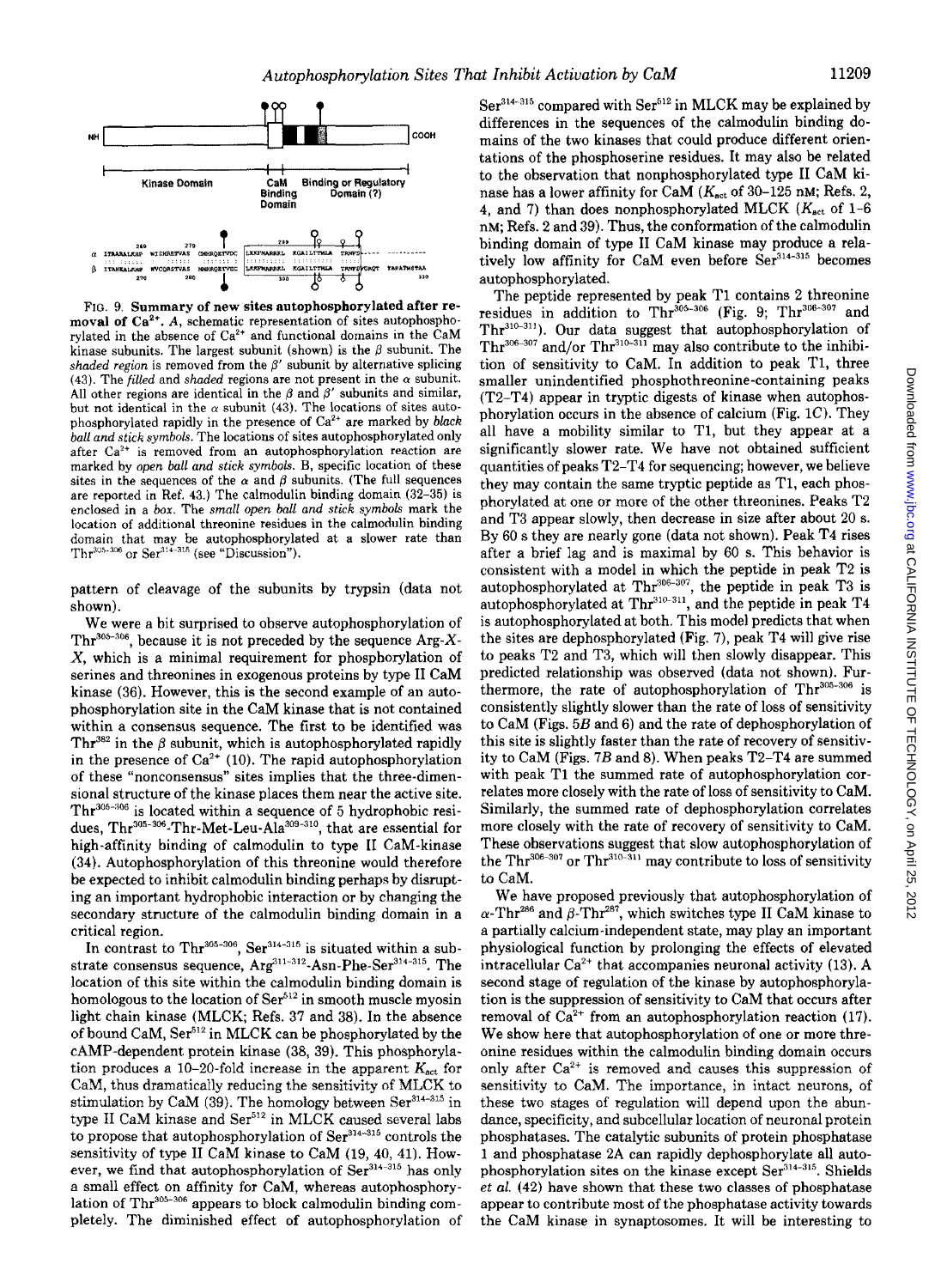learn whether there are additional highly specialized phosphatases that participate in regulation of the kinase. It will also be important to study the steady state level of phosphorylation of Thr<sup>286-287</sup>, Thr<sup>305-306</sup>, and Ser<sup>314-315</sup> in living neurons under different physiological conditions.

*Acknowledgments-We* thank Dr. E. Weber and Marjorie Shie of the Vollum Institute for Advanced Biomedical Research, Oregon Health Sciences University (Portland, OR) and H. Wong, D. Teplow, and J. Racs of the California Institute of Technology Applied Microsequencing Facility (Pasadena, CA) for peptide sequencing and amino acid analysis. We also thank Dr. R. F. Bulleit and S. S. Molloy for assistance in performing some of the experiments and Sue Cowley for help with preparation of the manuscript.

#### REFERENCES

- 1. Stull, J. T., Nunnally, M. H., and Michnoff, C. H. (1986) *The Enzymes* (Boyer, P. D., and Krebs, E. G., eds) Vol. 17, pp. 113- 165, Academic Press, Orlando, FL
- 2. Kennedy, M. B., Bennett, M. K., Erondu, N. E., and Miller, S. G. (1987) in *Calcium and Cell Function* (Cheung, W. Y., ed) Vol. VII, pp. 61-107, Academic Press, Orlando, FL
- 3. Edelman, A. M., Blumenthal, D. K., and Krebs, E. G. (1987) *Annu. Rev. Biochem.* 56, 567-613
- 4. Colbran, R. J., Schworer, C. M., Hashimoto, Y., Fong, Y.-L., Rich, D.P., Smith, M. K., and Soderling, T. R. (1989) *Biochem.*  J. 258, 313-325
- 5. Bennett, M. K., Erondu, N. E., and Kennedy, M. B. (1983) J. *Biol. Chern.* 258, 12735-12744
- 6. Goldenring, J. R., Gonzalez, B., McGuire, J. S., Jr., and De-Lorenzo, R. J. (1983) J. *Biol. Chern.* 258, 12632-12640
- 7. Miller, S. G., and Kennedy, M. B. (1985) J. *Biol. Chern.* 260, 9039-9046
- 8. McGuiness, T., Lai, Y., and Geengard, P. (1985) *J. Bioi. Chern.*  260, 1696-1704
- 9. Erondu, N. E., and Kennedy, M. B. (1985) J. *Neurosci.* 5, 3270- 3277
- 10. Miller, S. G., Patton, B. L., and Kennedy, M. B. (1988) *Neuron*  1, 593-604
- 11. Schworer, C. M., Colbran, R. J., Keefer, J. R., and Soderling, T. R. (1988) *J. Biol. Chern.* 263, 13486-13489
- 12. Theil, G., Czernik, A. J., Gorelick, F., Nairn, A. C., and Greengard, P. (1988) *Proc. Natl. Acad. Sci. U. S.* A. 85, 6337-6341
- 13. Miller, S. G., and Kennedy, M. B. (1986) *Cell44,* 861-870
- 14. Lai, Y., Nairn, A. C., and Greengard, P. (1986) *Proc. Natl. Acad. Sci. U. S.* A. 83, 4253-4257
- 15. Schworer, C. M., Colbran, R. J., and Soderling, T. R. (1986) J. *Bioi. Chern.* 261, 8581-8584
- 16. Lou, L. L., Lloyd, S. J., and Schulman, H. (1986) *Proc. Natl. Acad. Sci. U. S. A.* 83, 9497-9501
- 17. Hashimoto, Y., Schworer, C. M., Colbran, R. J., and Soderling, T. R. (1987) *J. Bioi. Chern.* 262, 8051-8055
- 18. Lickteig, R., Shenolikar, S., Denner, L., and Kelly, P. T. (1988) *J. Biol. Chern.* 263, 19232-19239
- 19. Lou, L. L., and Schulman, H. (1989) *J. Neurosci.* 9, 2020-2032
- 20. Hanley, R. M., Means, A. R., Kemp, B. E., and Shenolikar, S. (1988) *Biochem. Biophys. Res. Commun.* 152, 122-128
- 21. Rylatt, D. B., Aitken, A., Bilham, T., Condon, G. D., Embi, N., and Cohen, P. (1980) *Eur. J. Biochem.* 107, 529-537
- 22. Watterson, D. M., Harrelson, W. G., Jr., Keller, P.M., Sharief, F., and Vanaman, T. C. (1976) *J. Bioi. Chem.* 251, 4501-4513
- 23. Ueda, T., and Greengard, P. (1977) *J. Bioi. Chern.* 252, 5155- 5163
- 24. Tung, H. Y. L., Resink, T. J., Hemmings, B. A., Shenolikar, S., and Cohen, P. (1984) *Eur. J. Biochem.* 138, 635-641
- 25. Kennedy, M. B., McGuiness, T. L., and Greengard, P. (1983) *J. Neurosci.* 3, 818-831
- 26. Roskowski, R. (1985) *Methods Enzymol.* 99, 3-6
- 27. Darbre, A. (1986) in *Practical Protein Chemistry* (Darbre, A., ed) pp. 252-255, John Wiley & Sons, New York
- 28. Proud, C. G., Rylatt, D. B., Yeaman, S. J., and Cohen, P. (1977) *FEBS Lett.* 80, 435-442
- 29. Murray, K. J., El-Maghrabi, M. R., Kountz, P. D., Lukas, T. J., Soderling, T. R., and Pilkis, S. J. (1984) *J. Bioi. Chern.* 259, 7673-7681
- 30. Bengur, A. R., Robinson, E. A., Apella, E., and Sellers, J. R. (1987) *J. Biol. Chern.* 262, 7613-7617
- 31. Peterson, G. L. (1977) *Anal. Biochem.* 83, 346-356
- 32. Bennett, M. K., and Kennedy, M. B. (1987) *Proc. Natl. Acad. Sci. U.S. A.* 84, 1794-1798
- 33. Hanley, R. M., Means, A. R., Ono, T., Kemp, B. E., Burgin, K. E., Waxham, N., and Kelly, P. T. (1987) *Science* 237, 293-297
- 34. Hanley, R. M., Means, A. R., Kemp, B. E., and Shenolikar, S. (1988) *Biochem. Biophys. Res. Commun.* 152, 122-128
- 35. Payne, M. E., Fong, Y.-L., Ono, T., Colbran, R. J., Kemp, B. E., Soderling, T. R., and Means, A. R. (1988) *J. Biol. Chern.* 263, 7190-7195
- 36. Pearson, R. B., Woodgett, J. R., Cohen, P., and Kemp, B. E. (1985) *J. Bioi. Chern.* 260, 14471-14476.
- 37. Guerriero, V., Jr., Russo, M.A., Olson, N.J., Putkey, J. A., and Means, A. R. (1986) *Biochemistry* 25, 8372-8380
- 38. Lukas, T. J., Burgess, W. H., Prendergast, F. G., Lau, W., and Watterson, D. M. (1986) *Biochemistry* 25, 1458-1464
- 39. Conti, M. A., and Adelstein, R. S. (1981) J. *Bioi. Chern.* 256, 3178-3181
- 40. Lin, C. R., Kapiloff, M. S., Durgerian, S., Tatemoto, K., Russo, A. F., Hanson, P., Schulman, H., and Rosenfeld, M.G. (1987) *Proc. Natl. Acad. Sci.* V. *S. A.* 84, 5962-5966
- 41. Colbran, R. J., Fong, Y.-L., Schworer, C. M., and Soderling, T. R. (1988) *J. Bioi. Chern.* 263, 18145-18151
- 42. Shields, S.M., lngebritsen, T. S., Kelly, P. T. (1985) *J. Neurosci.*  5, 3414-3422
- 43. Bulleit, R. F., Bennett, M. K., Molloy, S. S., Hurley, J. B., and Kennedy, M. B. (1988) *Neuron* 1, 63-72
- 44. Patton, B. L., Miller, S. G., and Kennedy, M. B. (1988) *Soc. Neurosci. Abstr.* 14, 107

*Continued on next page.*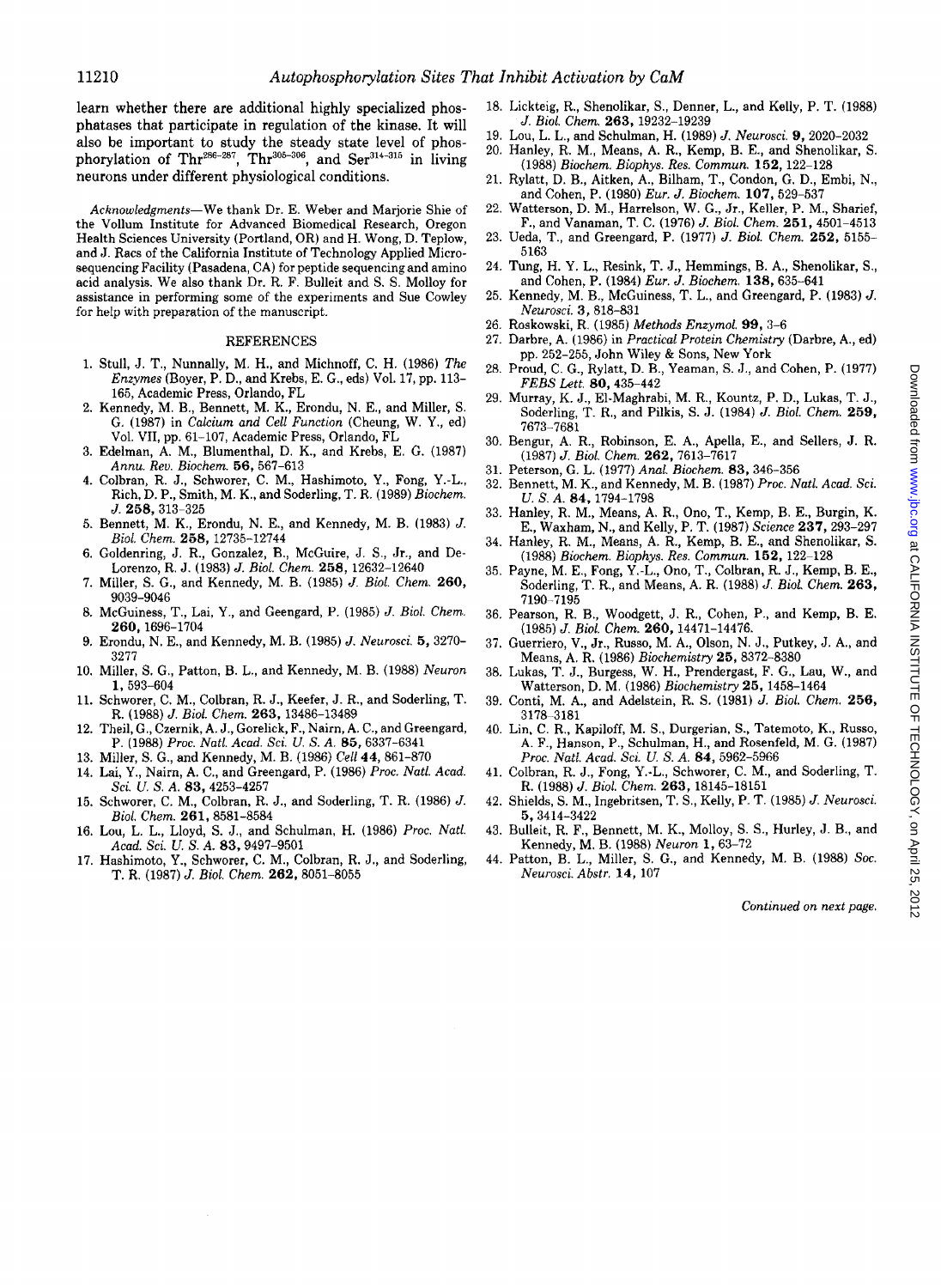Supplemental Material To

Activation of Type II CaM Kinase by Ca<sup>1</sup>/Calmodulin is Inhibited By<br>Autophosphorylation of Threonine Within The Calmodulin Binding Dom

Bruce L. Patton, Stephen G. Miller, and Mary B. Kennedy

#### **EXPERIMENTAL PROCEDURES**

**EXPERIMENTAL PROUGENERS**<br> **EXPERIMENTAL PROUGENESS**<br>
Materials - Icobacctamide, earlies, bovies germ albumin, and phosphorylase b, were purchased from<br>
Sigma and dithionhytical was purchased from Schwarz/Mann Biotoch. SD

mg enzyme.<br>
Autophosphorylation - Autophosphorylation was performed in a mixture (typically in a final volume of<br>
Autophosphorylation - Autophosphorylation was performed in a mixture (typically in a final volume of<br>
metro

**Dephasphorylation of Autophasphorylated Kinsae - Protein phosphatase-2A was diluted with phosphatase buffer (50 mM Tris-HCl [pH 7.0], 30 mM dithiodinetiol, 5 mM caffeine, 1 mg/ml bovine serund aboution). Type II CaM kins** 

trypic digestion and phosphopeptus mapping.<br>
States Activity was measured in a reaction mixture (final volume 50  $\mu$ )<br>
containing 50 mM Tris-HCl (pH 8.0), 10 mM MgCl<sub>r</sub>, 10 mM dithiothreical, 0.2 mM ( $\gamma$ <sup>n</sup>P|-ATP (1.5-1 polymerizing Mi<br>acrylamide solution

Tryptic Penile Mapping of Phosphokinase - Duplicate aliquots (0.2 µg kinste) of each quenched autophosphorylation and dephosphorylation reaction were subjected to SDS-PAGE and incorporation of labeled phosphate into the s

After elution from the gel pieces, trypic peptides were filtered through 0.2 µm filters, lyophilized and resuspended in 250-300 µl of 0.07% (v/v) TFA (pH 2.3). In the clution step, the recovery of radioactivity fram the g

with 100% buffer B.<br>
The conserve a Postphorylation and Dephends and whole per term the business of Phosphorylation and dephosphorylation of particular sizes were plotted in the following way. For each time phosphorylatio

**Phasphoamino Acid Analysis** - Several labeled phosphopepides were subjected to partial acid hydrolysis in 6 N HCl for 2 hr at 110<sup>o</sup>C in vacua. The hydrolysates were lyophilized and resuperaded in electrophoresis buffer

and Mary B. Kennedy<br> **Preparation of Phesphopeptides for Sequencing** - To obtain quantities of phosphopeptides sufficient<br>
for sequencing, autophosphorylation reactions were scaled up. Reactions were performed in 1 ml bat

In some instances, peptide T1 recovered from the C4 column was protectlysed with thermolysin.<br>Fractions containing the peak were concentrated to 25-50  $\mu$ 1. Thermolysin (ILag) in 400  $\mu$  i of 0.1 M<br>THLHCO, (pH 8.0) was

Other Methods - Protein was measured by the method of Peterson (31) with bovine serum albumin as standard



Figure 2. Purification of Peptides  $\alpha$ -S1 and  $\beta$ -S1 by HPLC CI8 Column Chromatography.<br>
Kinase holoenzyme with a 1:1 ratio of  $\alpha$  to  $\beta$  subunits (3.2 mg) was autophosphorylated for 120 s in the state of  $\alpha^*$ , pres